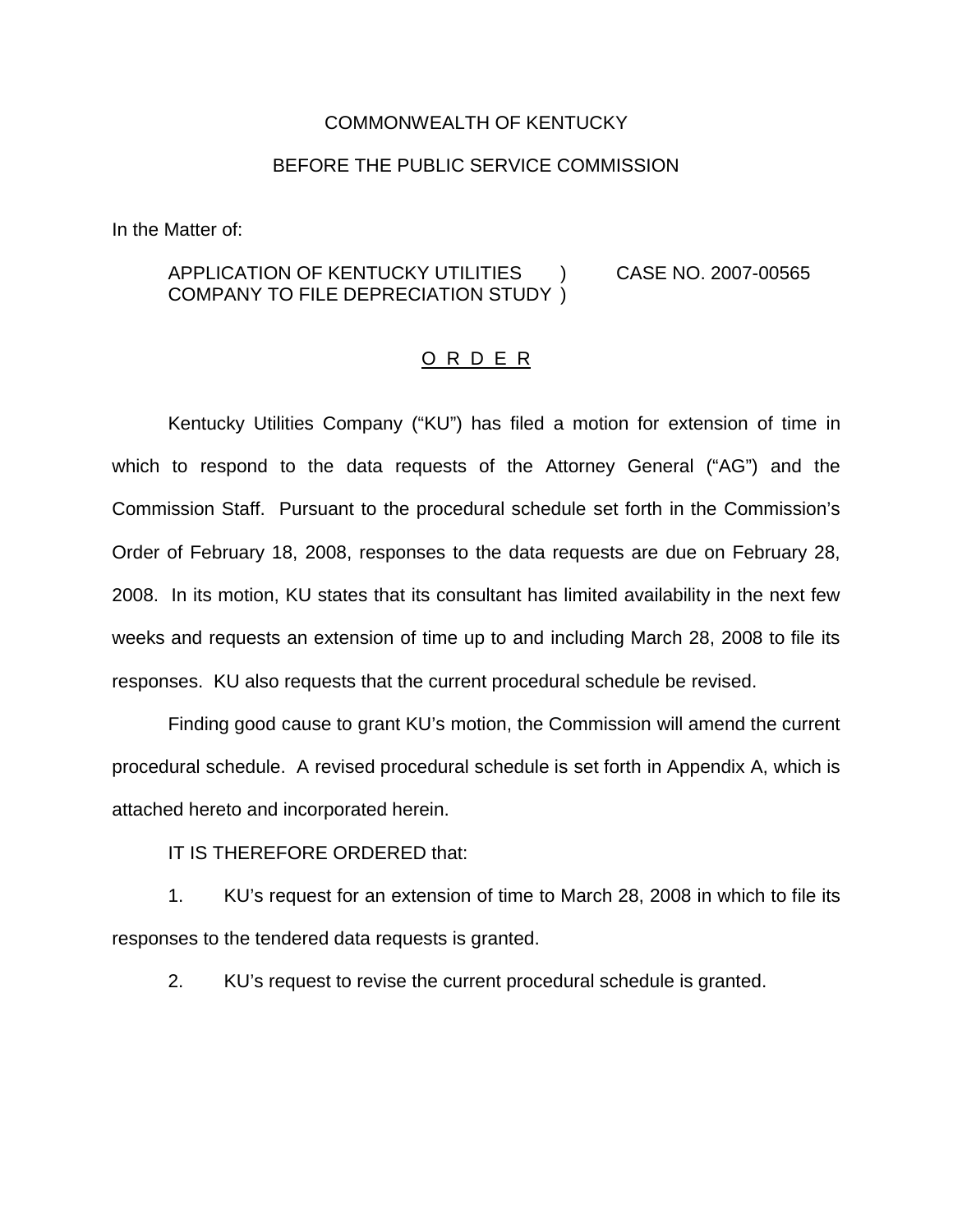3. The revised procedural schedule set forth in Appendix A, which is attached hereto and incorporated herein, shall be followed and supersedes the previous schedule established in the Commission's February 18, 2008 Order.

4. Nothing contained herein shall prevent the Commission from entering further Orders in this matter.

Done at Frankfort, Kentucky, this 27<sup>th</sup> day of Feburary, 2008.

By the Commission Commissioner Clark Abstains.

ATTEST:

**Executive Director** 

Case No. 2007-00565